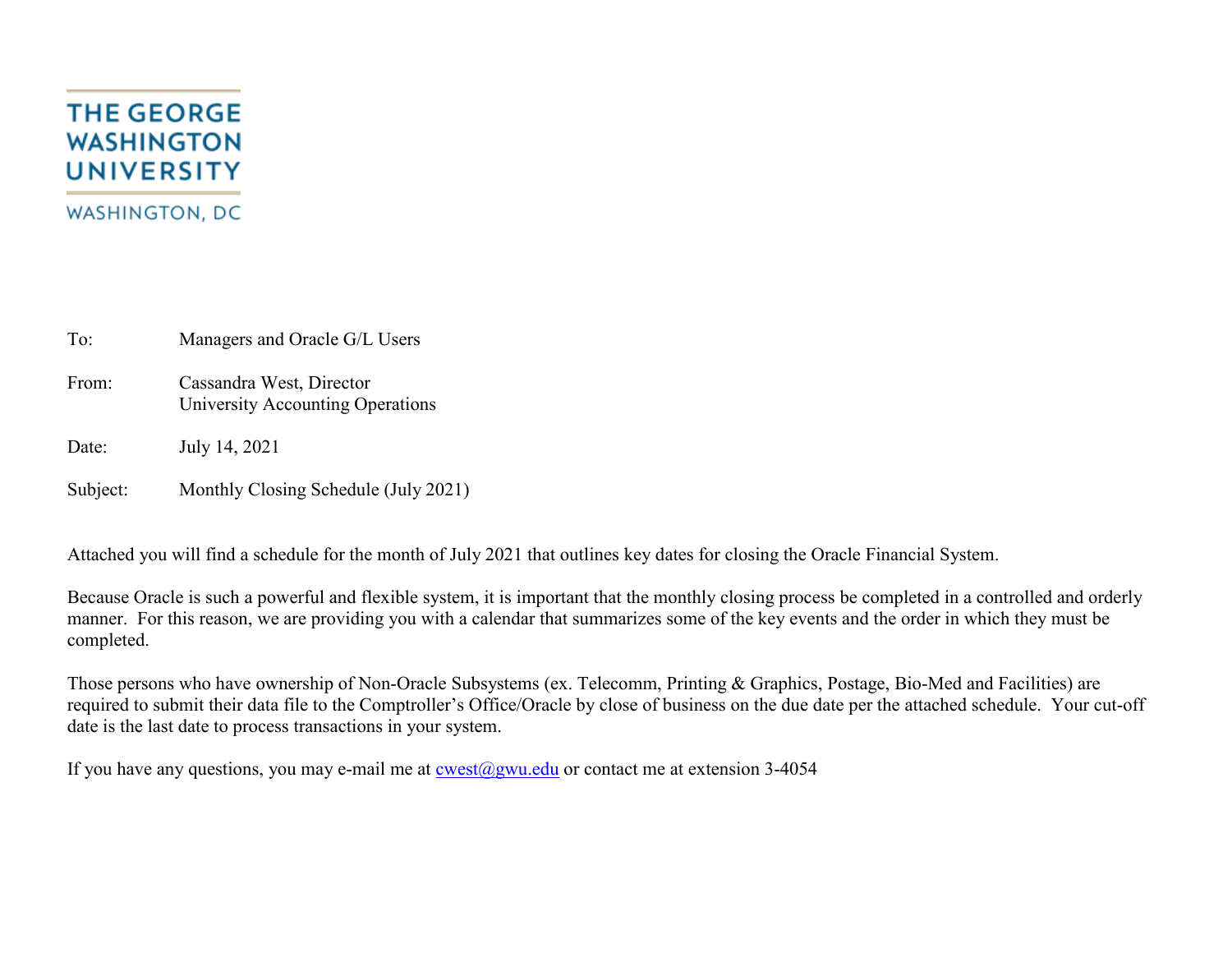| Sunday          | Monday          | Tuesday                                                                                                                                                             | Wednesday                                                                                                                                                                | Thursday                                       | Friday                                                                   | Saturday        |
|-----------------|-----------------|---------------------------------------------------------------------------------------------------------------------------------------------------------------------|--------------------------------------------------------------------------------------------------------------------------------------------------------------------------|------------------------------------------------|--------------------------------------------------------------------------|-----------------|
|                 |                 |                                                                                                                                                                     |                                                                                                                                                                          | 1                                              | $\sqrt{2}$                                                               | $\mathfrak{Z}$  |
| 4               | $5\overline{)}$ | 6                                                                                                                                                                   | $\tau$                                                                                                                                                                   | 8                                              | 9                                                                        | 10              |
| $\overline{11}$ | $\overline{12}$ | $\overline{13}$                                                                                                                                                     | $\overline{14}$                                                                                                                                                          | $\overline{15}$<br>Facilities 1st Half Cut-off | $\overline{16}$<br>Facilities 1 <sup>st</sup> Half Posting               | 17              |
| 18              | 19              | 20                                                                                                                                                                  | 21                                                                                                                                                                       | 22                                             | 23                                                                       | 24              |
| $\overline{25}$ | $\overline{26}$ | 27<br>Telecomm Cut-off<br>Printing & Graphic Cut-off<br>Postage Cut-off<br>Bio-Med Cut-off<br>Facilities 2 <sup>nd</sup> Half Cut-off<br>Telecomm 3rd Party Cut-off | 28<br>Telecomm Posting<br>Printing & Graphic<br>Posting<br>Postage Posting<br>Bio-Med Posting<br>Facilities $2nd$ Half Posting<br>Telecomm $3^{\rm rd}$ Party<br>Posting | 29                                             | 30<br>J/E Cut-off<br>Draws to be recorded by Senior<br>Accountant in G/L | $\overline{31}$ |

## The George Washington University Monthly Closing Schedule

**Jul 2021**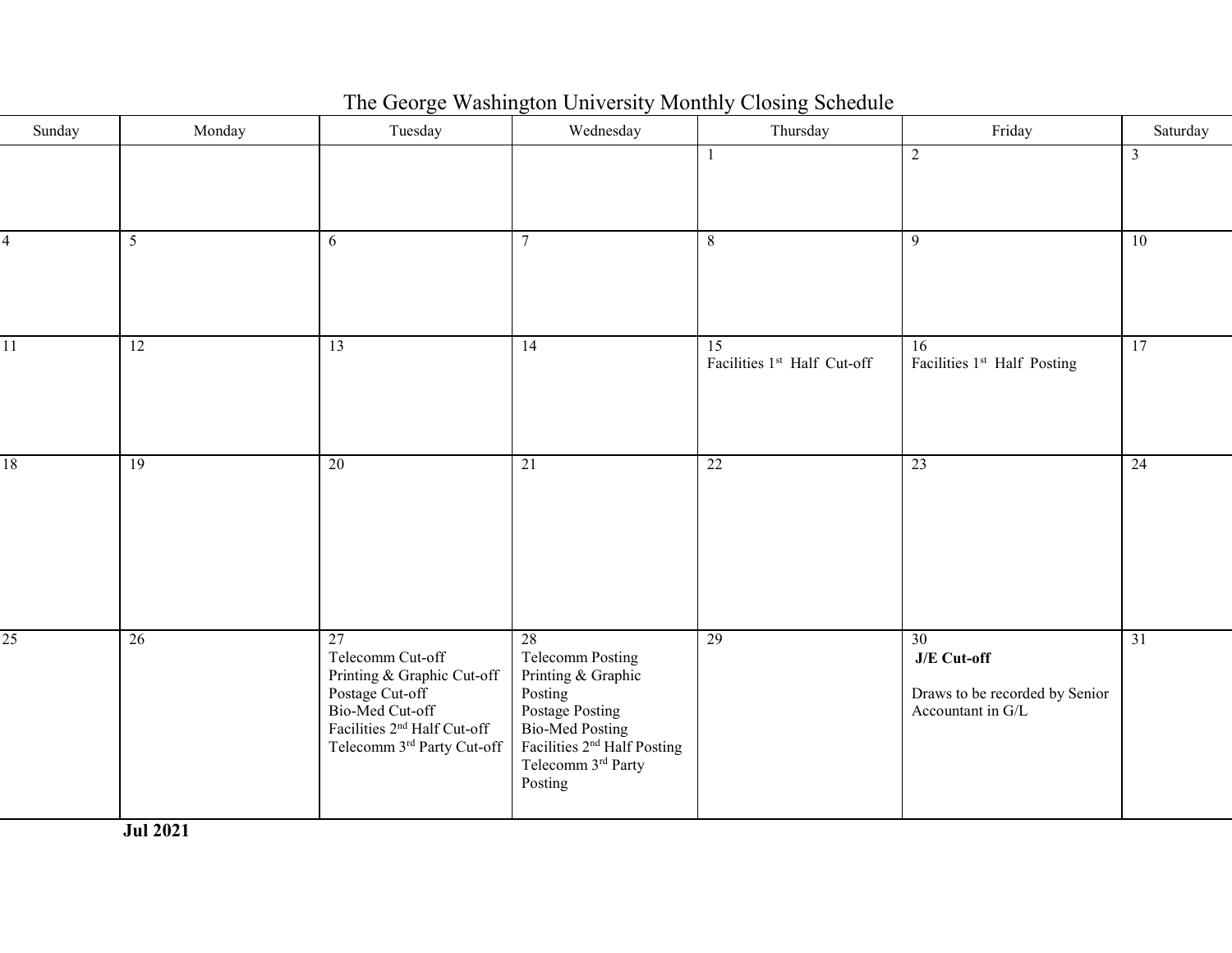### **The George Washington University Comptroller's Office July 2021 Monthly Closing Schedule**

| <b>General Ledger</b>                                                                                                                                                             | Time                                                           | <b>Closing Dates</b>                                                                                                     |
|-----------------------------------------------------------------------------------------------------------------------------------------------------------------------------------|----------------------------------------------------------------|--------------------------------------------------------------------------------------------------------------------------|
| Departmental Journal Entry and Approval Cut-off<br>Jul Unprocessed Manual Departmental J/E's will be rejected<br>Please delete journals and re-key into new period.               |                                                                | $07 - 30 - 21$<br>$08-02-21$                                                                                             |
| <b>Accounts Payable</b>                                                                                                                                                           |                                                                |                                                                                                                          |
| Stipend authorization form due (See calendar on A/P website)                                                                                                                      |                                                                |                                                                                                                          |
| <b>Payroll</b>                                                                                                                                                                    |                                                                |                                                                                                                          |
| (See calendar on Payroll website)                                                                                                                                                 |                                                                |                                                                                                                          |
| <b>Student Accounts Office</b>                                                                                                                                                    |                                                                |                                                                                                                          |
| Cash Receipt-University<br>Credit Card Receipt<br><b>Student Account Cash Receipt</b><br><b>CLOSE AND FINALIZE ALL CASHIERING</b><br><b>SESSIONS BY CLOSE OF BUSINESS</b>         | 4:30 <sub>pm</sub><br>4:30 <sub>pm</sub><br>4:30 <sub>pm</sub> | $07 - 30 - 21$<br>$07 - 30 - 21$<br>$07 - 30 - 21$<br>$07 - 30 - 21$                                                     |
| <b>Oracle Systems Closings</b>                                                                                                                                                    |                                                                |                                                                                                                          |
| <b>Accounts Payable</b><br>Open Period (A/P Aug)<br>Purchasing<br>Open Period (Purchasing Aug)<br>Grants<br><b>Accounts Receivable</b><br>General Ledger<br>Open Period (G/L Aug) | 5:00p<br>$5:00$ pm<br>$5:00$ pm                                | $08-02-21$<br>$07 - 30 - 21$<br>$08-02-21$<br>$07 - 30 - 21$<br>$08-02-21$<br>$08-02-21$<br>$08-05-21$<br>$07 - 30 - 21$ |
|                                                                                                                                                                                   |                                                                |                                                                                                                          |